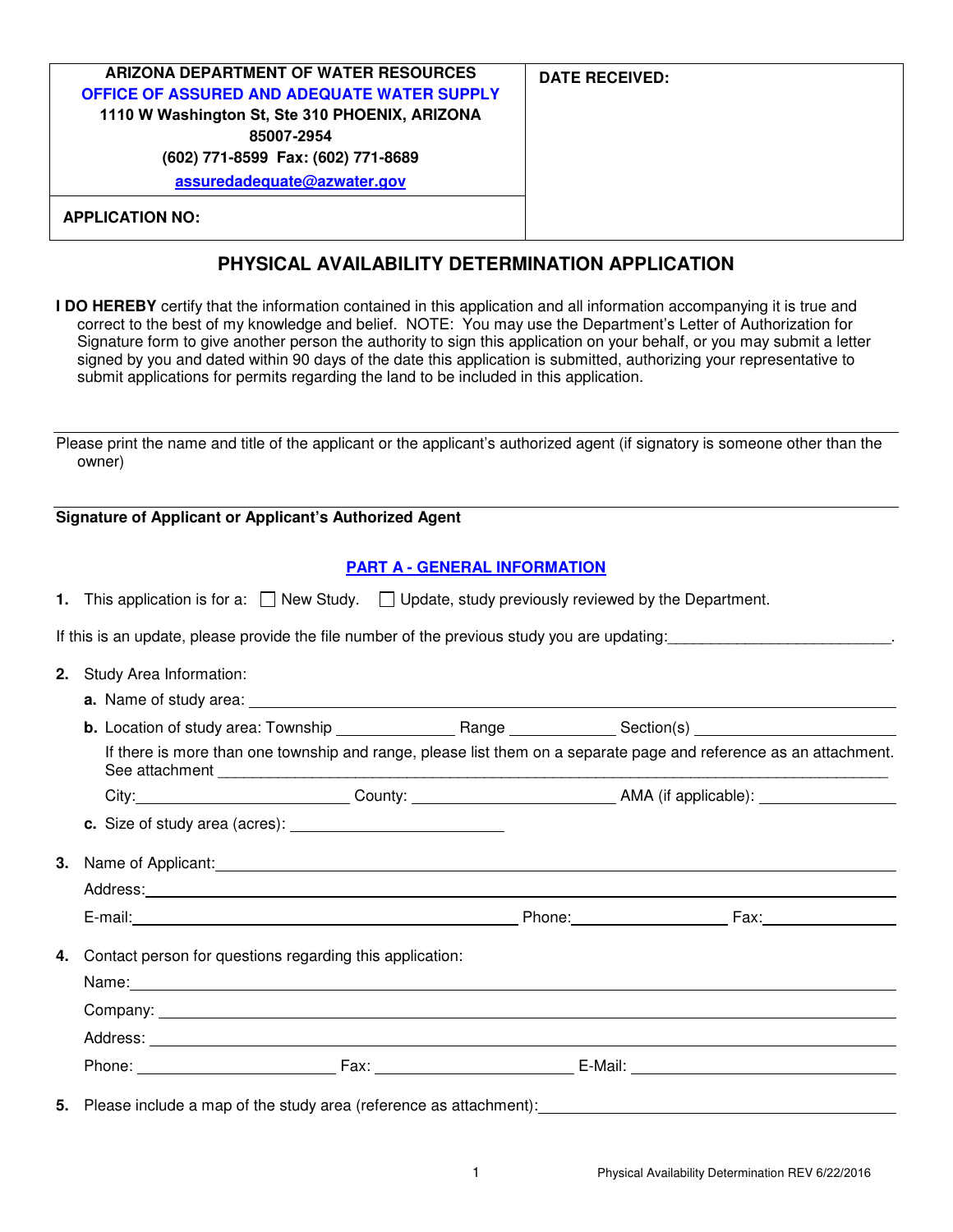## **PART B - WATER SUPPLY INFORMATION**

- **1.** Please provide detailed hydrologic study, consistent with Department guidelines and reference as attachment. The Department has adopted a substantive policy statement to provide guidelines for preparing a new hydrologic study. The policy statement is available on the Department's website at http://www.azwater.gov under the Permits, Forms and Applications page. Attachment:
- **2.** If you had a pre-application meeting with the Department, please indicate the date of that meeting:
- **3.** If you submitted a hydrologic study proposal to the Department's Hydrology Division for their review prior to submitting this application, please indicate the date of submittal of the hydrologic study proposal:
- **4.** Indicate proposed water sources & volumes:
	- **a.** TOTAL ANNUAL ESTIMATED VOLUME: **acreaming the state of the state of the state of the state of the state of the state of the state of the state of the state of the state of the state of the state of the state of the st**
	- **b.** To complete the table below, enter the appropriate 100-year volume estimate for each proposed type of water to be used. The sum total of all the water types should not exceed 100 times the annual estimated volume in 4.a.

|                                                                 | 100 Year Volume (ac-ft) |                           |  |
|-----------------------------------------------------------------|-------------------------|---------------------------|--|
| <b>Source of Supply</b>                                         | <b>Primary Provider</b> | <b>Secondary Provider</b> |  |
| Groundwater                                                     |                         |                           |  |
| Colorado River Water:<br>Direct treatment and delivery          |                         |                           |  |
| Stored and Recovered water                                      |                         |                           |  |
| Central Arizona Project Water:<br>Direct treatment and delivery |                         |                           |  |
| Stored and Recovered water                                      |                         |                           |  |
| Surface Water:<br>Direct treatment and delivery                 |                         |                           |  |
| Stored and Recovered water                                      |                         |                           |  |
| Effluent:<br>Direct treatment and delivery                      |                         |                           |  |
| Stored and Recovered water                                      |                         |                           |  |
| <b>Other</b>                                                    |                         |                           |  |
| <b>Total 100-yr Volume</b>                                      |                         |                           |  |

#### **Technical Registration Requirements**

The Arizona Department of Water Resources requires hydrologic and engineering reports, studies, drawings and maps, specifications, analyses or related data submitted to support the evaluation of this application to be signed and sealed by a professional geologist or qualified professional engineer who is registered in the State of Arizona under the authority of A.R.S. Title 32, Chapter 1.